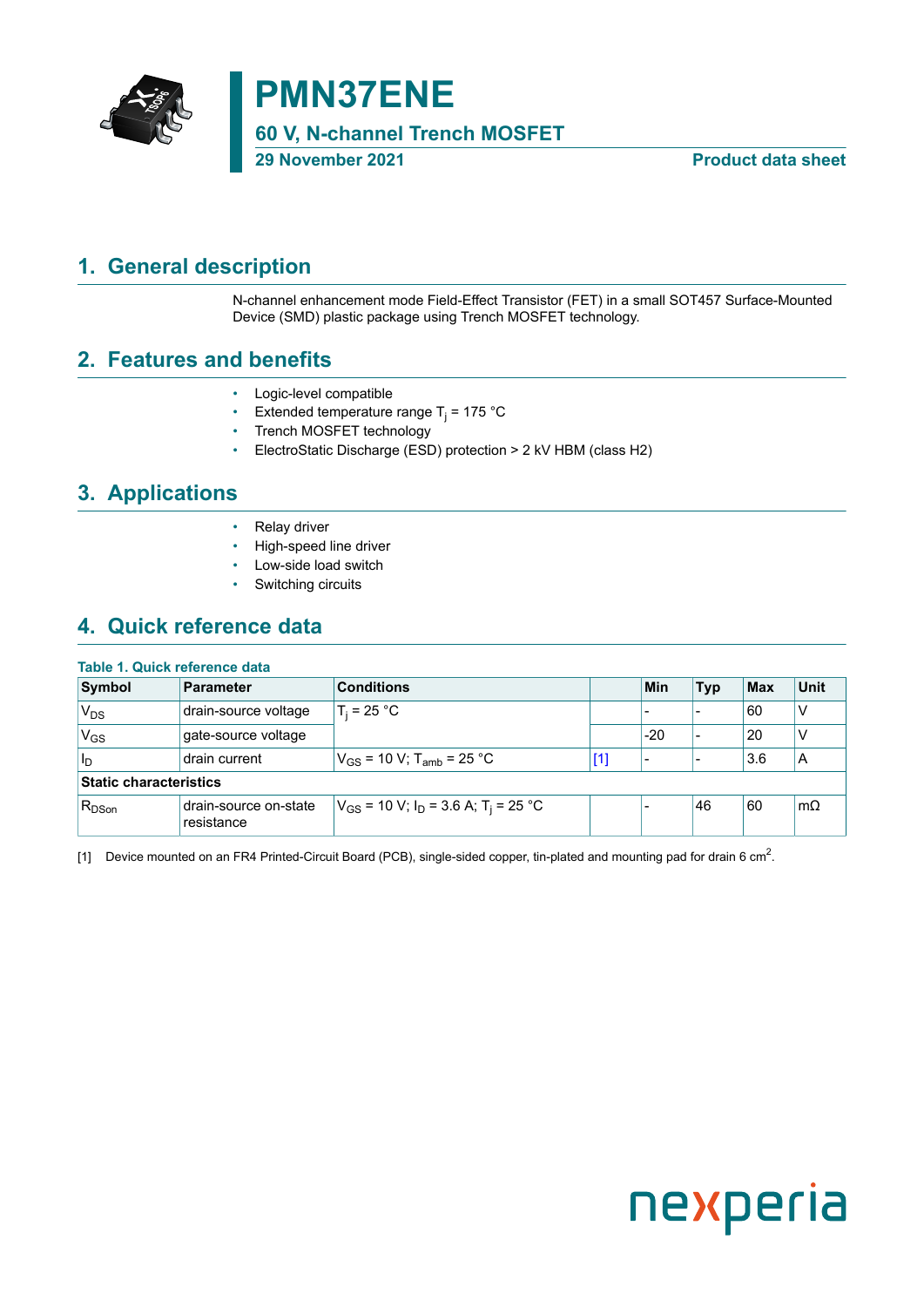## <span id="page-1-0"></span>**5. Pinning information**

| <b>Table 2. Pinning information</b> |               |                    |                              |                       |  |  |  |
|-------------------------------------|---------------|--------------------|------------------------------|-----------------------|--|--|--|
| Pin                                 | <b>Symbol</b> | <b>Description</b> | Simplified outline           | <b>Graphic symbol</b> |  |  |  |
|                                     | D             | drain              |                              |                       |  |  |  |
| 2                                   | D             | drain              | $\Box$ 5 $\Box$ 4<br>- 6     |                       |  |  |  |
| Ι3                                  | G             | gate               |                              | ⊩⊷<br>G               |  |  |  |
| 4                                   | S             | source             | $\Omega$                     |                       |  |  |  |
| 5                                   | D             | drain              | $\Box$ 2 $\Box$ 3            |                       |  |  |  |
| 6                                   | D             | drain              | <b>SC-74; TSOP6 (SOT457)</b> | ╮                     |  |  |  |
|                                     |               |                    |                              | 017aaa255             |  |  |  |

## <span id="page-1-1"></span>**6. Ordering information**

### **Table 3. Ordering information**

| Type number     | Package     |                                                                            |               |  |  |
|-----------------|-------------|----------------------------------------------------------------------------|---------------|--|--|
|                 | <b>Name</b> | <b>Description</b>                                                         | Version       |  |  |
| <b>PMN37ENE</b> |             | SC-74; TSOP6   plastic, surface-mounted package (SC-74; TSOP6); 6<br>leads | <b>SOT457</b> |  |  |

### <span id="page-1-2"></span>**7. Marking**

| <b>Table 4. Marking codes</b> |                     |  |  |  |  |
|-------------------------------|---------------------|--|--|--|--|
| Type number                   | <b>Marking code</b> |  |  |  |  |
| PMN37ENE                      | '4L                 |  |  |  |  |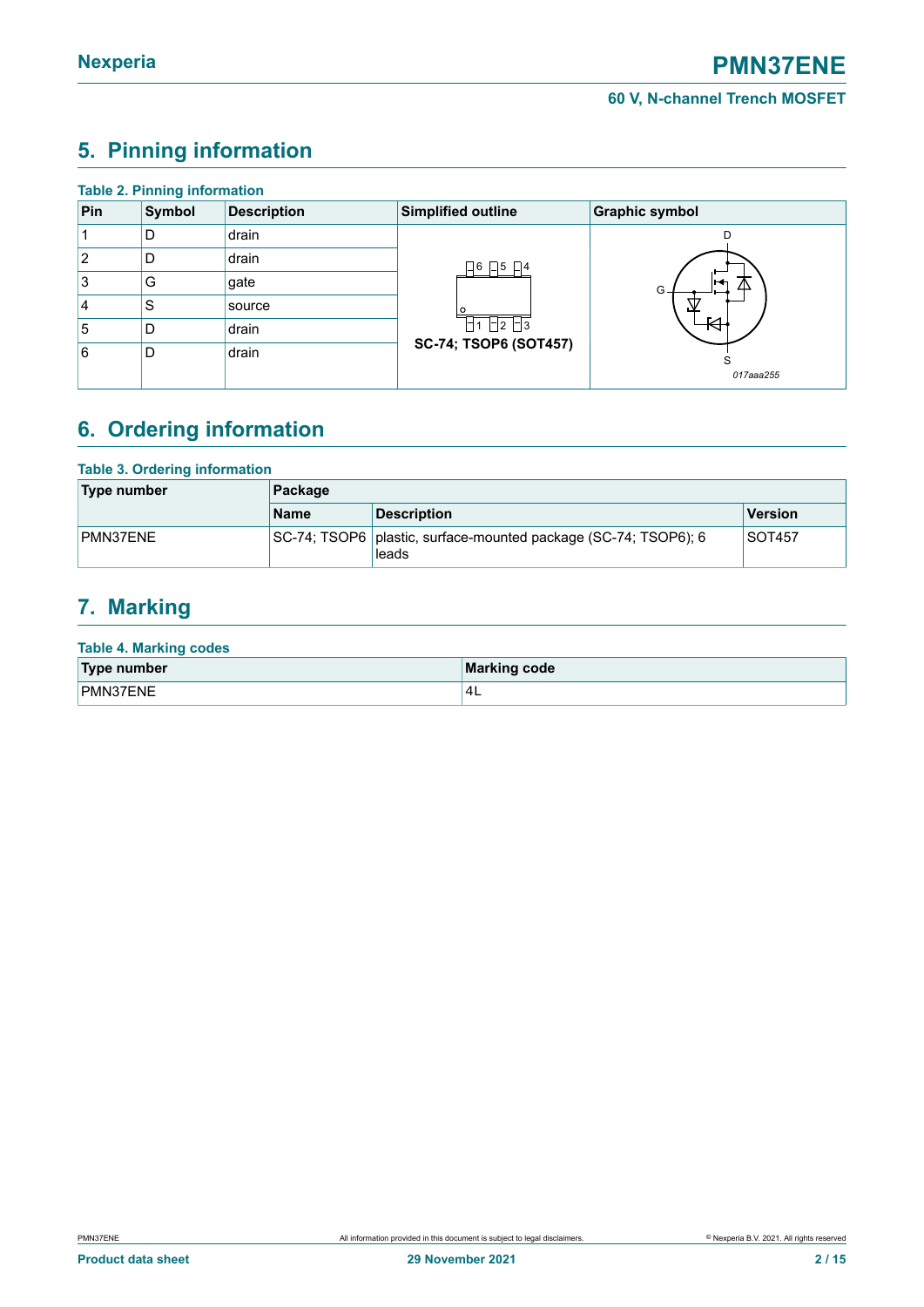### <span id="page-2-1"></span><span id="page-2-0"></span>**8. Limiting values**

#### **Table 5. Limiting values**

*In accordance with the Absolute Maximum Rating System (IEC 60134).*

| Symbol                    | <b>Parameter</b>        | <b>Conditions</b>                                |       | <b>Min</b>     | <b>Max</b> | <b>Unit</b>  |
|---------------------------|-------------------------|--------------------------------------------------|-------|----------------|------------|--------------|
| $V_{DS}$                  | drain-source voltage    | $T_i = 25 °C$                                    |       |                | 60         | V            |
| <b>V<sub>GS</sub></b>     | gate-source voltage     |                                                  |       | $-20$          | 20         | ٧            |
| $ I_{\mathsf{D}} $        | drain current           | $V_{GS}$ = 10 V; T <sub>amb</sub> = 25 °C        | $[1]$ |                | 3.6        | A            |
|                           |                         | $V_{GS}$ = 10 V; T <sub>amb</sub> = 100 °C       | $[1]$ | $\blacksquare$ | 2.5        | A            |
| I <sub>DM</sub>           | peak drain current      | $T_{amb}$ = 25 °C; single pulse; $t_p \le 10$ µs |       |                | 14         | A            |
| $P_{\text{tot}}$          | total power dissipation | $T_{amb}$ = 25 °C                                | [2]   |                | 667        | mW           |
|                           |                         |                                                  | $[1]$ |                | 1.7        | W            |
|                           |                         | $T_{sp}$ = 25 °C                                 |       |                | 7.5        | W            |
| $T_j$                     | junction temperature    |                                                  |       | $-55$          | 175        | °C           |
| $T_{amb}$                 | ambient temperature     |                                                  |       | $-55$          | 175        | $^{\circ}$ C |
| $T_{\text{stg}}$          | storage temperature     |                                                  |       | $-65$          | 175        | $^{\circ}$ C |
| <b>Source Drain Diode</b> |                         |                                                  |       |                |            |              |
| $\vert$ <sub>s</sub>      | source current          | $T_{amb}$ = 25 °C                                | $[1]$ |                | 1.7        | A            |

[1]  $\,$  Device mounted on an FR4 Printed-Circuit Board (PCB), single-sided copper, tin-plated and mounting pad for drain 6 cm $^2$ . [2] Device mounted on an FR4 Printed-Circuit Board (PCB), single-sided copper, tin-plated and standard footprint.

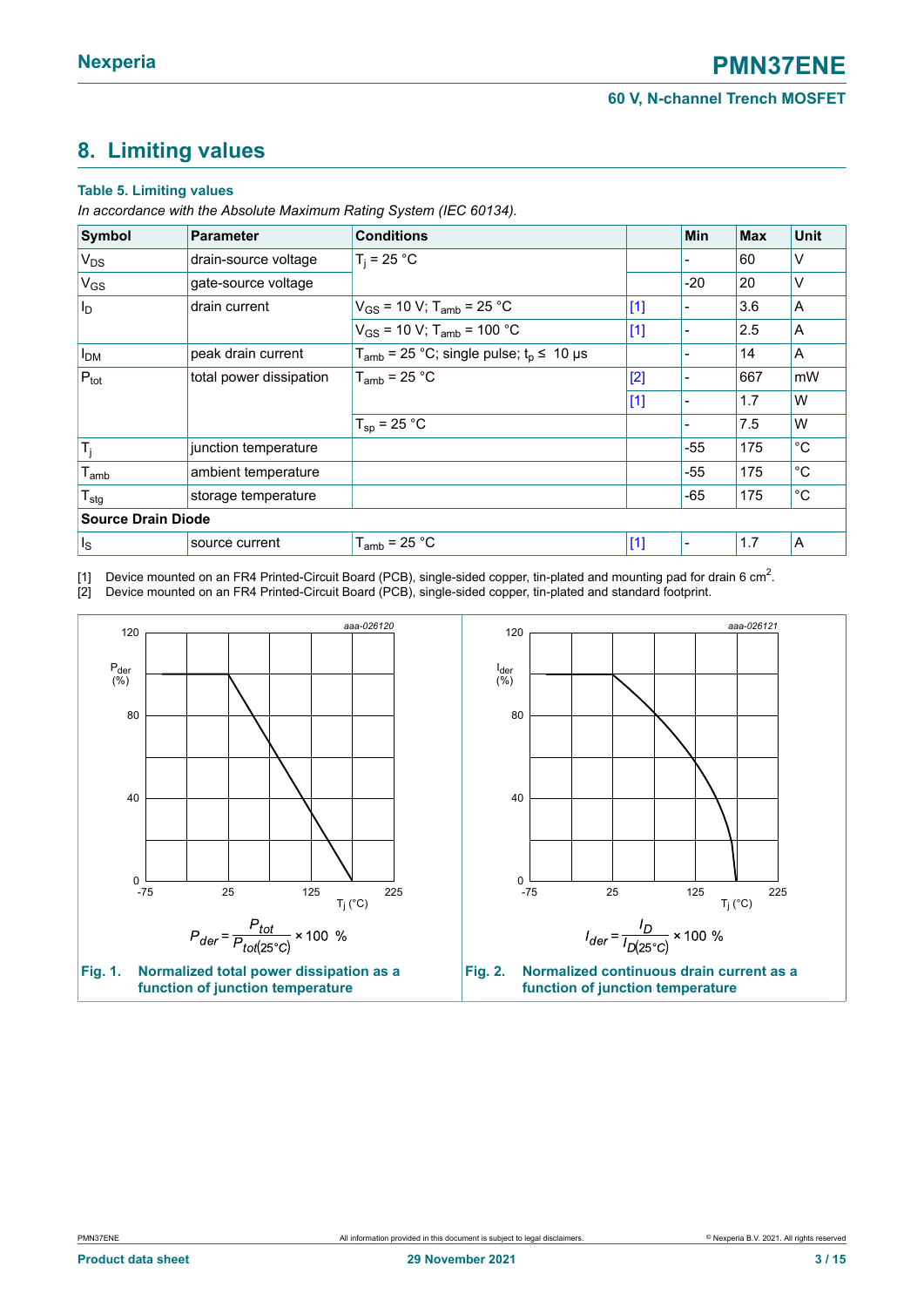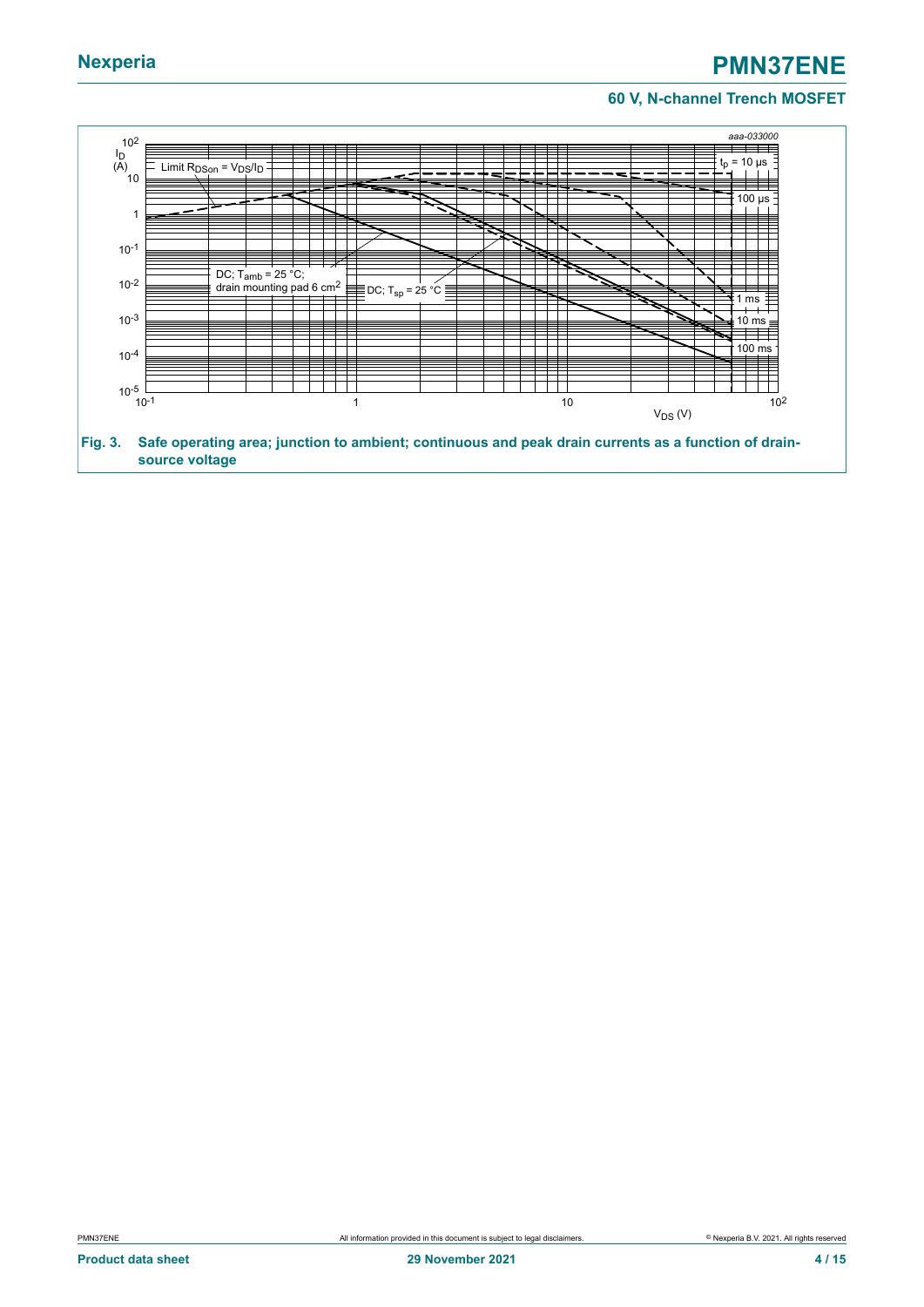## <span id="page-4-1"></span><span id="page-4-0"></span>**9. Thermal characteristics**

#### **Table 6. Thermal characteristics Symbol Parameter Conditions Min Typ Max Unit** Rth(j-a) thermal resistance from [\[1\]](#page-4-0) - 195 225 K/W junction to ambient in free air [\[2\]](#page-4-0) - 78 90 K/W  $R_{th(i-sp)}$  thermal resistance from junction to solder point 15 20 K/W

[1] Device mounted on an FR4 PCB, single-sided copper, tin-plated and standard footprint.

[2] Device mounted on an FR4 PCB, single-sided copper, tin-plated and mounting pad for drain 6 cm<sup>2</sup>.

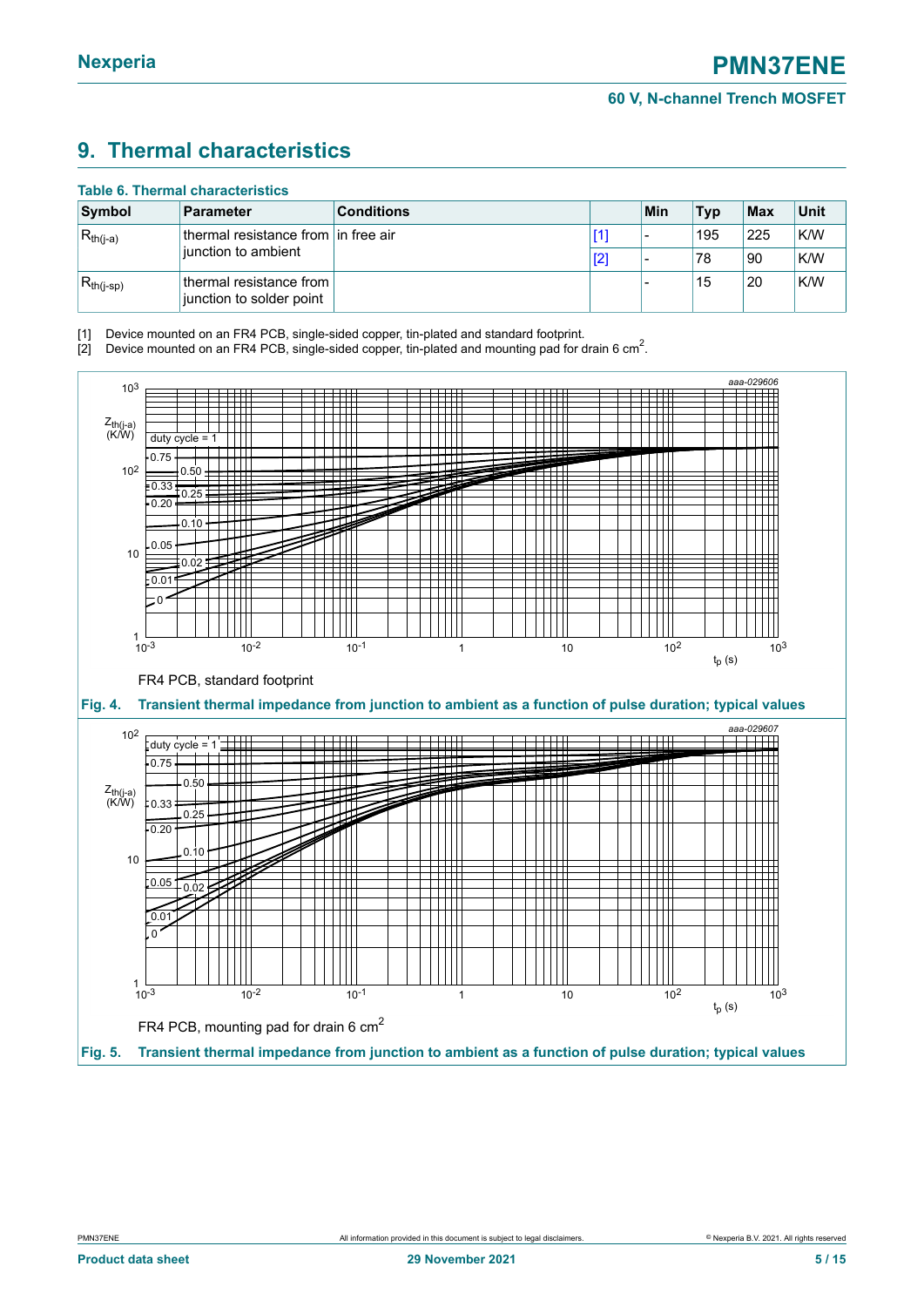## <span id="page-5-0"></span>**10. Characteristics**

| <b>Table 7. Characteristics</b> |                                   |                                                                |                |                |                |           |
|---------------------------------|-----------------------------------|----------------------------------------------------------------|----------------|----------------|----------------|-----------|
| Symbol                          | <b>Parameter</b>                  | <b>Conditions</b>                                              | Min            | <b>Typ</b>     | Max            | Unit      |
| <b>Static characteristics</b>   |                                   |                                                                |                |                |                |           |
| $V_{(BR)DSS}$                   | drain-source<br>breakdown voltage | $I_D$ = 250 µA; $V_{GS}$ = 0 V; T <sub>i</sub> = 25 °C         | 60             |                |                | V         |
| V <sub>GSth</sub>               | gate-source threshold<br>voltage  | $I_D$ = 250 µA; $V_{DS}$ = $V_{GS}$ ; T <sub>i</sub> = 25 °C   | 1.3            | 1.7            | 2.7            | V         |
| $I_{\text{DSS}}$                | drain leakage current             | $V_{DS}$ = 60 V; V <sub>GS</sub> = 0 V; T <sub>i</sub> = 25 °C |                |                | $\mathbf 1$    | μA        |
| lgss                            | gate leakage current              | $V_{GS}$ = 20 V; $V_{DS}$ = 0 V; T <sub>i</sub> = 25 °C        |                |                | 10             | μA        |
|                                 |                                   | $V_{GS}$ = -20 V; $V_{DS}$ = 0 V; T <sub>i</sub> = 25 °C       |                |                | -10            | μA        |
|                                 |                                   | $V_{GS}$ = 10 V; $V_{DS}$ = 0 V; T <sub>j</sub> = 25 °C        |                |                | 1              | μA        |
|                                 |                                   | $V_{GS}$ = -10 V; $V_{DS}$ = 0 V; T <sub>i</sub> = 25 °C       |                |                | $-1$           | μA        |
| $R_{DSon}$                      | drain-source on-state             | $V_{GS}$ = 10 V; $I_D$ = 3.6 A; T <sub>i</sub> = 25 °C         | $\overline{a}$ | 46             | 60             | $m\Omega$ |
|                                 | resistance                        | $V_{GS}$ = 10 V; $I_D$ = 3.6 A; T <sub>i</sub> = 175 °C        |                | 100            | 130            | $m\Omega$ |
|                                 |                                   | $V_{GS}$ = 4.5 V; $I_D$ = 3.3 A; T <sub>i</sub> = 25 °C        |                | 52             | 70             | $m\Omega$ |
| <b>gfs</b>                      | forward<br>transconductance       | $V_{DS}$ = 10 V; $I_D$ = 3.6 A; T <sub>i</sub> = 25 °C         |                | 18.2           |                | S         |
| $R_G$                           | gate resistance                   | $f = 1$ MHz                                                    | $\overline{a}$ | $\overline{2}$ | $\overline{a}$ | Ω         |
| <b>Dynamic characteristics</b>  |                                   |                                                                |                |                |                |           |
| $Q_{G(tot)}$                    | total gate charge                 | $V_{DS}$ = 30 V; $I_D$ = 3.1 A; $V_{GS}$ = 10 V;               | $\overline{a}$ | 8.8            | 13.2           | nС        |
| $Q_{GS}$                        | gate-source charge                | $T_i = 25 °C$                                                  |                | 1.1            |                | nС        |
| $Q_{GD}$                        | gate-drain charge                 |                                                                |                | 1.8            |                | nС        |
| C <sub>iss</sub>                | input capacitance                 | $V_{DS}$ = 30 V; f = 1 MHz; $V_{GS}$ = 0 V;                    |                | 450            |                | pF        |
| $C_{\rm oss}$                   | output capacitance                | $T_i = 25 °C$                                                  |                | 49             |                | pF        |
| C <sub>rss</sub>                | reverse transfer<br>capacitance   |                                                                |                | 30             |                | pF        |
| $t_{d(on)}$                     | turn-on delay time                | $V_{DS}$ = 30 V; $I_D$ = 3.1 A; $V_{GS}$ = 10 V;               |                | 5              |                | ns        |
| $t_{r}$                         | rise time                         | $R_{G(ext)} = 6 \Omega$ ; T <sub>i</sub> = 25 °C               |                | $\overline{7}$ |                | ns        |
| $t_{d(\text{off})}$             | turn-off delay time               |                                                                | $\overline{a}$ | 13             |                | ns        |
| $t_{\rm f}$                     | fall time                         |                                                                | $\overline{a}$ | $\overline{4}$ |                | ns        |
| Source-drain diode              |                                   |                                                                |                |                |                |           |
| V <sub>SD</sub>                 | source-drain voltage              | $I_S = 1.7$ A; $V_{GS} = 0$ V; T <sub>i</sub> = 25 °C          |                | 0.8            | 1.2            | $\vee$    |
|                                 |                                   |                                                                |                |                |                |           |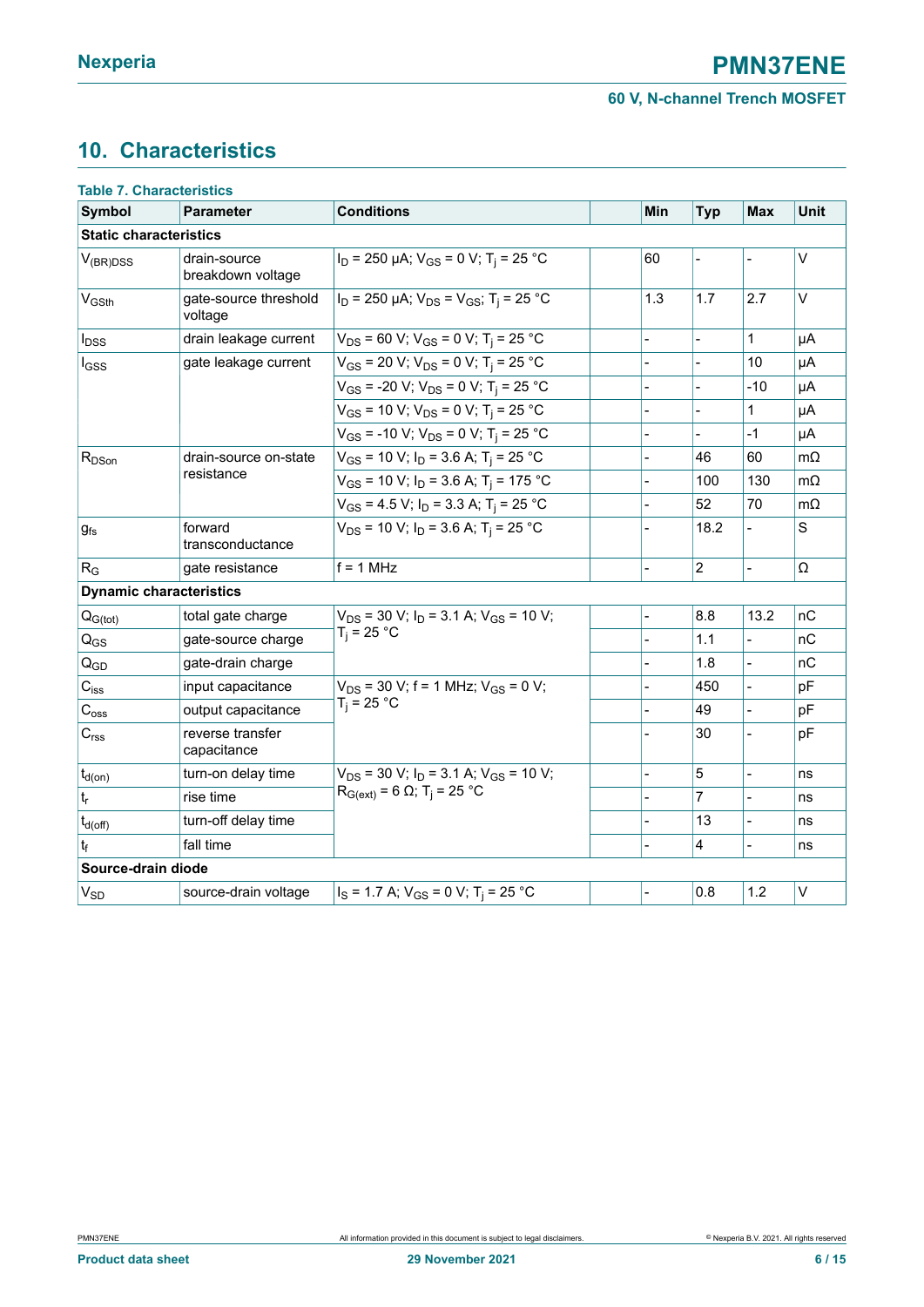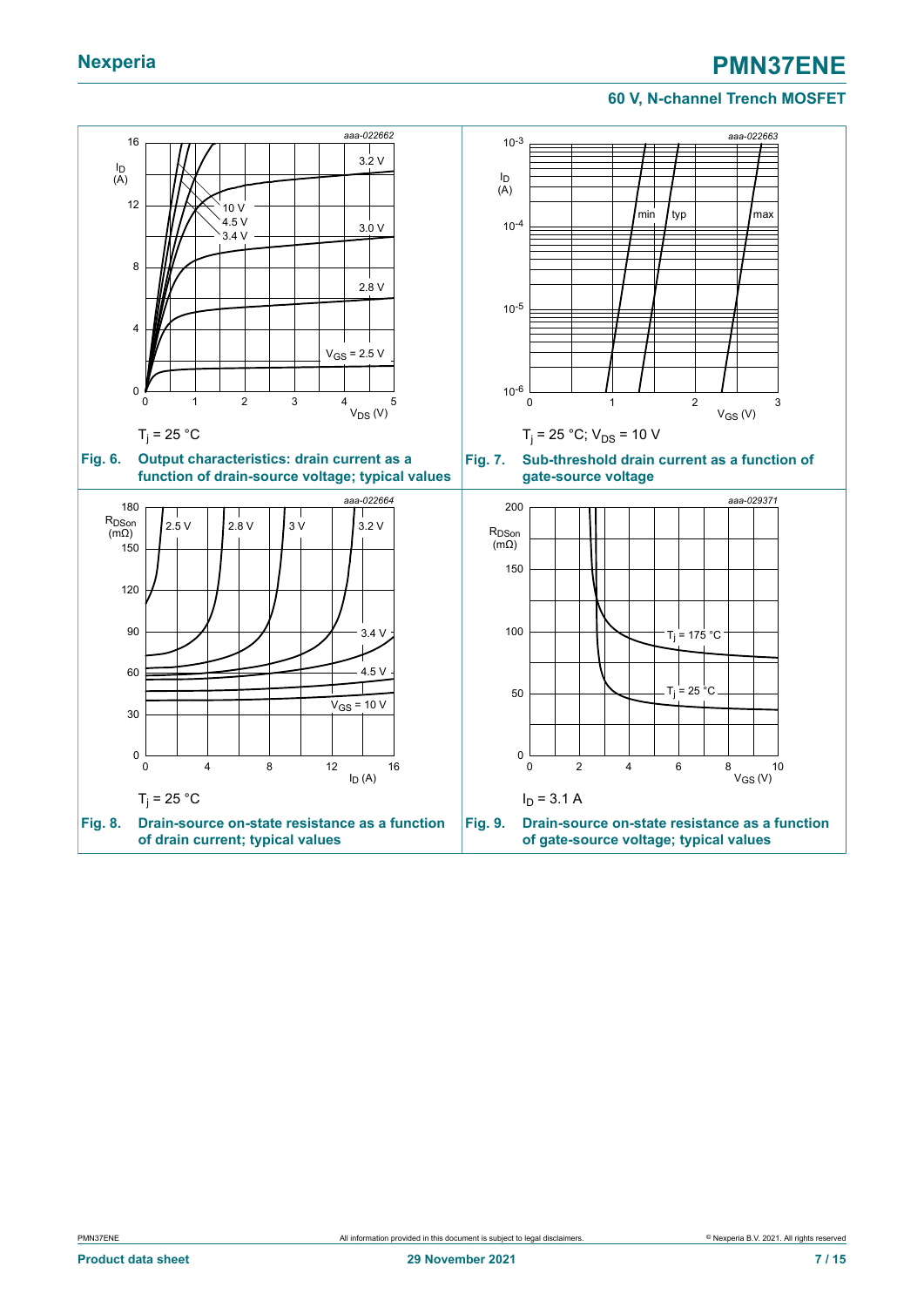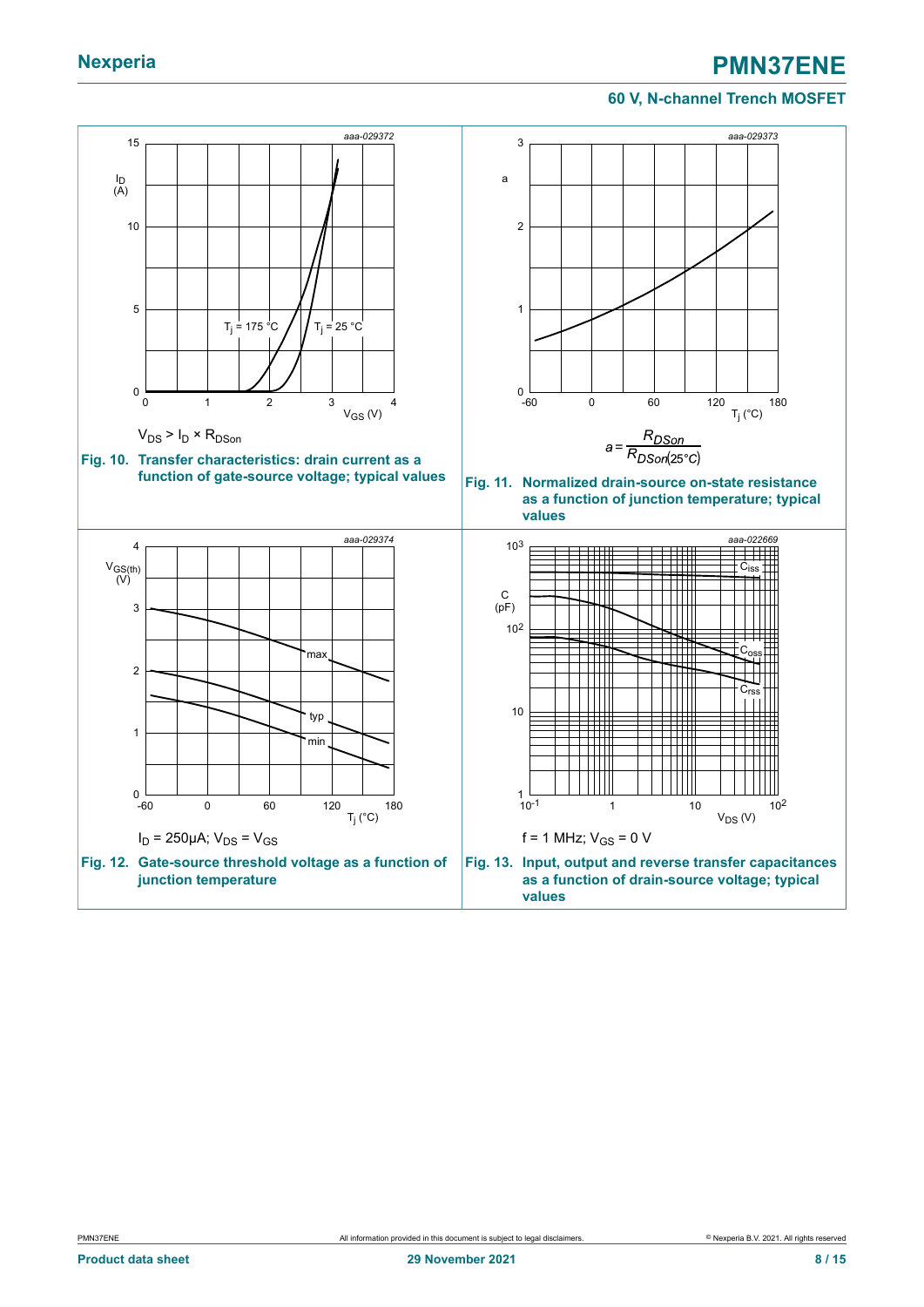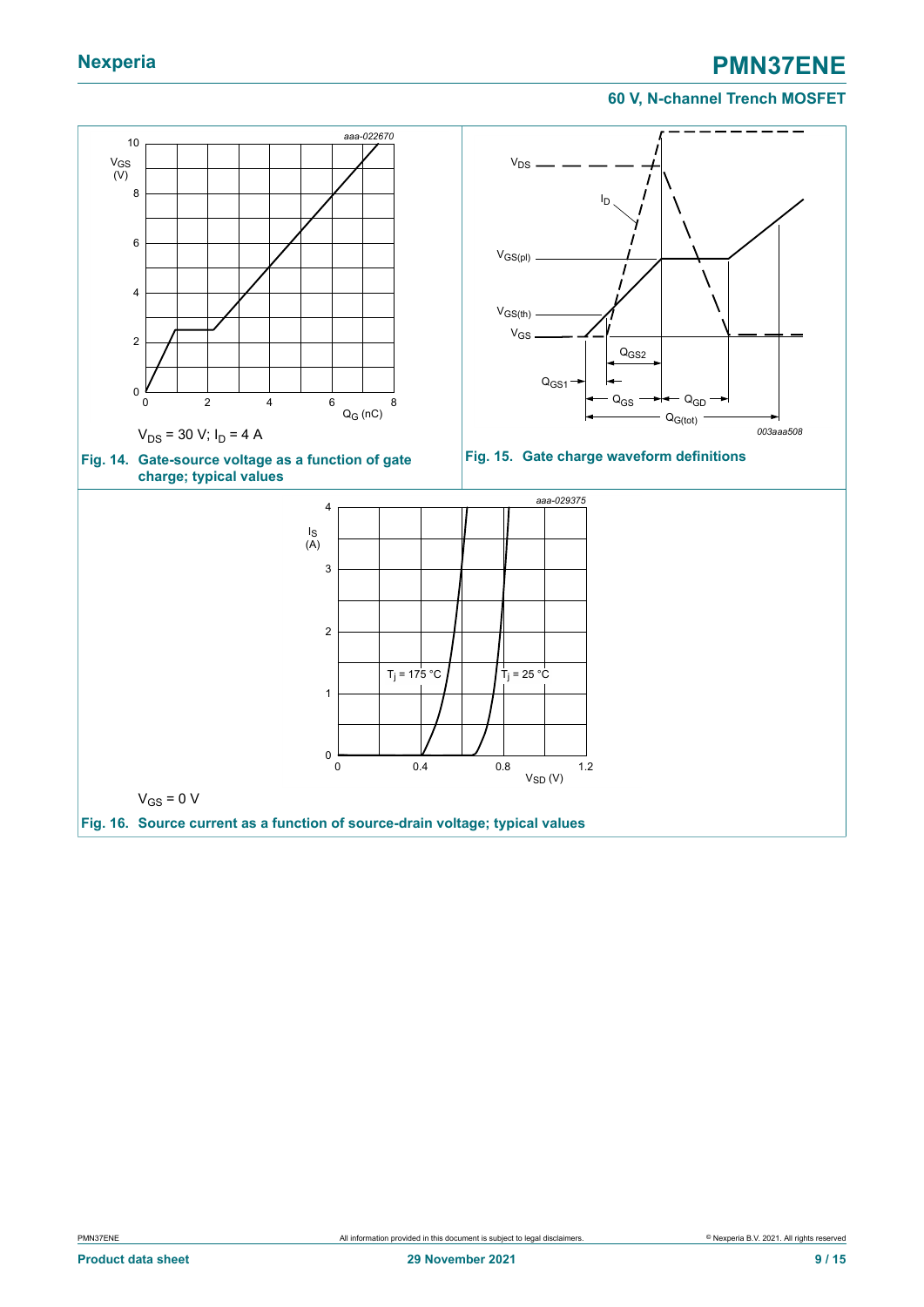## <span id="page-9-0"></span>**11. Test information**

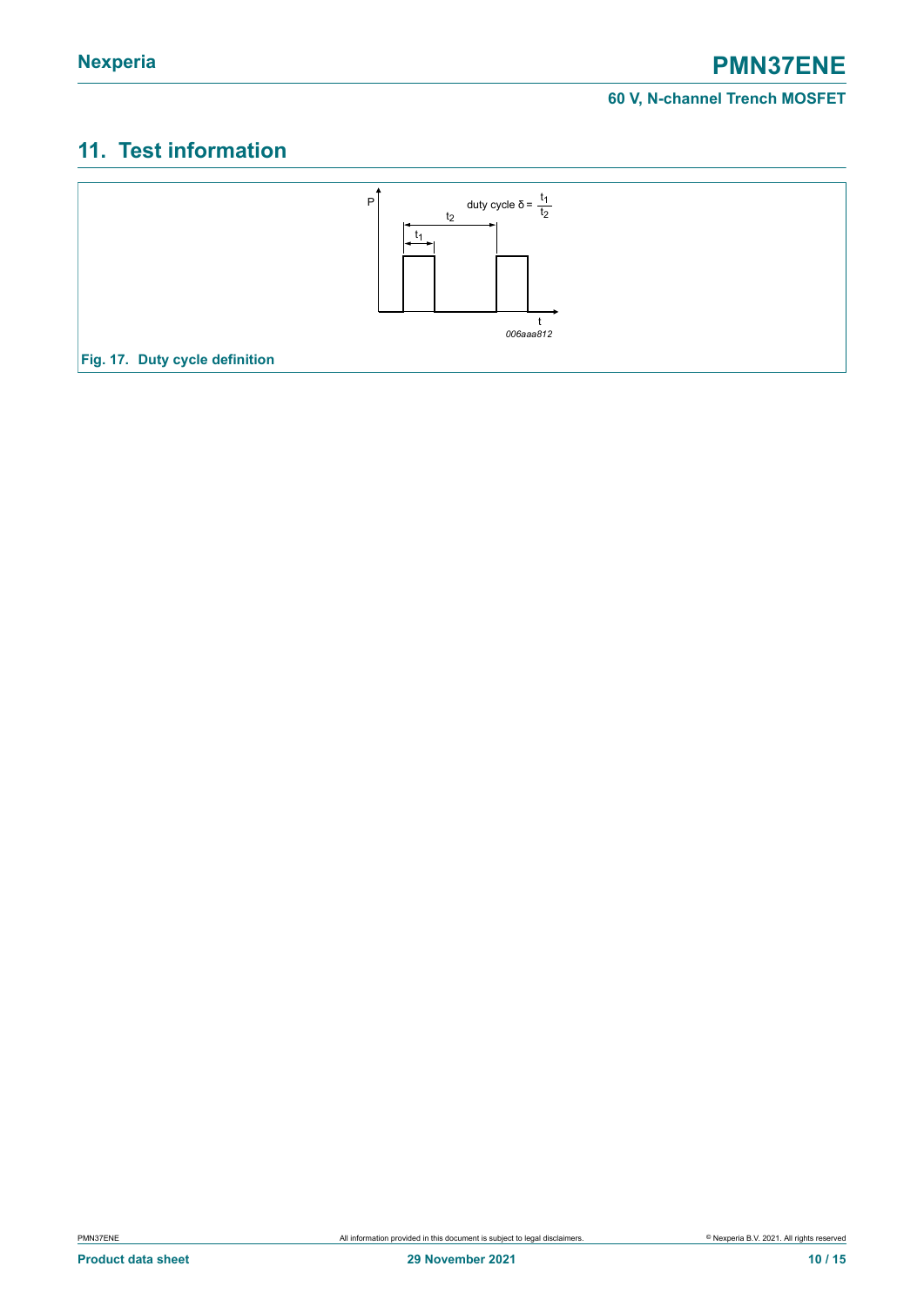## <span id="page-10-0"></span>**12. Package outline**

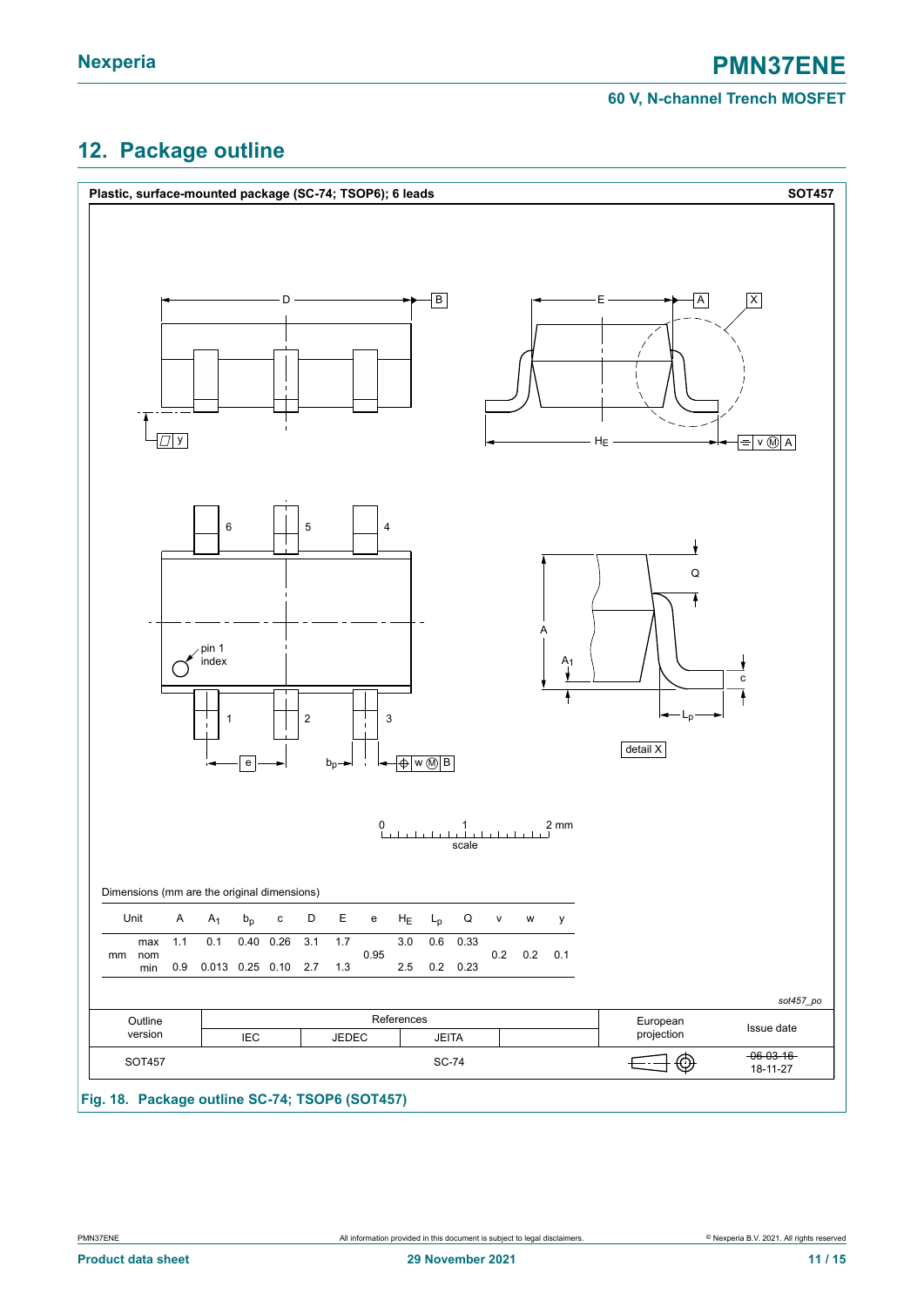### <span id="page-11-0"></span>**13. Soldering**

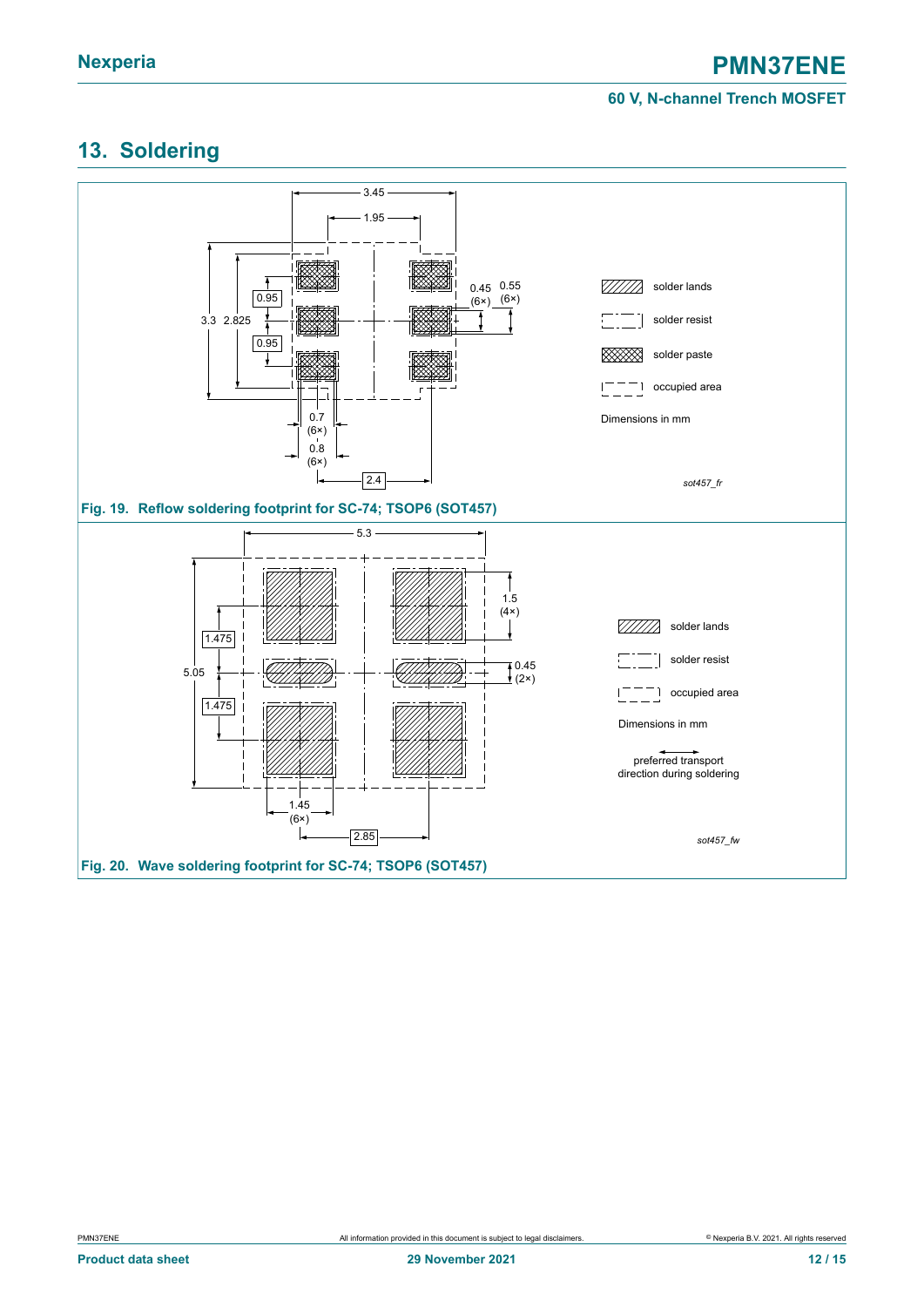## <span id="page-12-0"></span>**14. Revision history**

| <b>Table 8. Revision history</b> |               |                      |               |             |  |
|----------------------------------|---------------|----------------------|---------------|-------------|--|
| Data sheet ID                    | ∣Release date | ⊺Data sheet status   | Change notice | ∣Supersedes |  |
| <b>IPMN37ENE v.1</b>             | 20211129      | l Product data sheet |               |             |  |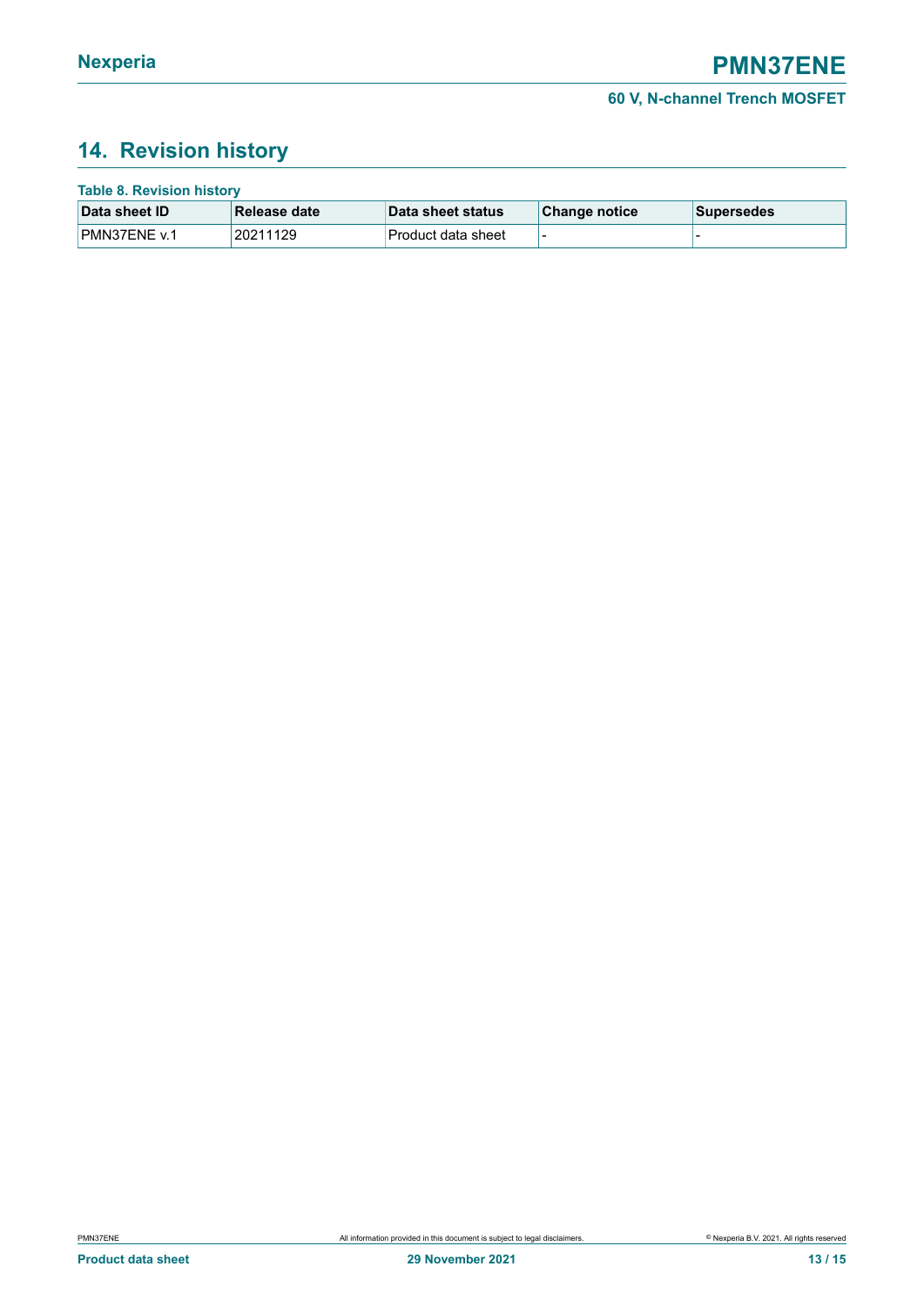### <span id="page-13-0"></span>**15. Legal information**

#### **Data sheet status**

| <b>Document status</b><br>$[1]$ [2] | Product<br>status [3] | <b>Definition</b>                                                                           |
|-------------------------------------|-----------------------|---------------------------------------------------------------------------------------------|
| Objective [short]<br>data sheet     | Development           | This document contains data from<br>the objective specification for<br>product development. |
| Preliminary [short]<br>data sheet   | Qualification         | This document contains data from<br>the preliminary specification.                          |
| Product [short]<br>data sheet       | Production            | This document contains the product<br>specification.                                        |

[1] Please consult the most recently issued document before initiating or completing a design.

- The term 'short data sheet' is explained in section "Definitions".
- [3] The product status of device(s) described in this document may have changed since this document was published and may differ in case of multiple devices. The latest product status information is available on the internet at [https://www.nexperia.com.](https://www.nexperia.com)

#### **Definitions**

**Draft** — The document is a draft version only. The content is still under internal review and subject to formal approval, which may result in modifications or additions. Nexperia does not give any representations or warranties as to the accuracy or completeness of information included herein and shall have no liability for the consequences of use of such information.

**Short data sheet** — A short data sheet is an extract from a full data sheet with the same product type number(s) and title. A short data sheet is intended for quick reference only and should not be relied upon to contain detailed and full information. For detailed and full information see the relevant full data sheet, which is available on request via the local Nexperia sales office. In case of any inconsistency or conflict with the short data sheet, the full data sheet shall prevail.

**Product specification** — The information and data provided in a Product data sheet shall define the specification of the product as agreed between Nexperia and its customer, unless Nexperia and customer have explicitly agreed otherwise in writing. In no event however, shall an agreement be valid in which the Nexperia product is deemed to offer functions and qualities beyond those described in the Product data sheet.

#### **Disclaimers**

**Limited warranty and liability** — Information in this document is believed to be accurate and reliable. However, Nexperia does not give any representations or warranties, expressed or implied, as to the accuracy or completeness of such information and shall have no liability for the consequences of use of such information. Nexperia takes no responsibility for the content in this document if provided by an information source outside of Nexperia.

In no event shall Nexperia be liable for any indirect, incidental, punitive, special or consequential damages (including - without limitation - lost profits, lost savings, business interruption, costs related to the removal or replacement of any products or rework charges) whether or not such damages are based on tort (including negligence), warranty, breach of contract or any other legal theory.

Notwithstanding any damages that customer might incur for any reason whatsoever, Nexperia's aggregate and cumulative liability towards customer for the products described herein shall be limited in accordance with the Terms and conditions of commercial sale of Nexperia.

**Right to make changes** — Nexperia reserves the right to make changes to information published in this document, including without limitation specifications and product descriptions, at any time and without notice. This document supersedes and replaces all information supplied prior to the publication hereof

**Suitability for use** — Nexperia products are not designed, authorized or warranted to be suitable for use in life support, life-critical or safety-critical systems or equipment, nor in applications where failure or malfunction of an Nexperia product can reasonably be expected to result in personal

injury, death or severe property or environmental damage. Nexperia and its suppliers accept no liability for inclusion and/or use of Nexperia products in such equipment or applications and therefore such inclusion and/or use is at the customer's own risk.

**Quick reference data** — The Quick reference data is an extract of the product data given in the Limiting values and Characteristics sections of this document, and as such is not complete, exhaustive or legally binding.

**Applications** — Applications that are described herein for any of these products are for illustrative purposes only. Nexperia makes no representation or warranty that such applications will be suitable for the specified use without further testing or modification.

Customers are responsible for the design and operation of their applications and products using Nexperia products, and Nexperia accepts no liability for any assistance with applications or customer product design. It is customer's sole responsibility to determine whether the Nexperia product is suitable and fit for the customer's applications and products planned, as well as for the planned application and use of customer's third party customer(s). Customers should provide appropriate design and operating safeguards to minimize the risks associated with their applications and products.

Nexperia does not accept any liability related to any default, damage, costs or problem which is based on any weakness or default in the customer's applications or products, or the application or use by customer's third party customer(s). Customer is responsible for doing all necessary testing for the customer's applications and products using Nexperia products in order to avoid a default of the applications and the products or of the application or use by customer's third party customer(s). Nexperia does not accept any liability in this respect.

**Limiting values** — Stress above one or more limiting values (as defined in the Absolute Maximum Ratings System of IEC 60134) will cause permanent damage to the device. Limiting values are stress ratings only and (proper) operation of the device at these or any other conditions above those given in the Recommended operating conditions section (if present) or the Characteristics sections of this document is not warranted. Constant or repeated exposure to limiting values will permanently and irreversibly affect the quality and reliability of the device.

**Terms and conditions of commercial sale** — Nexperia products are sold subject to the general terms and conditions of commercial sale, as published at [http://www.nexperia.com/profile/terms,](http://www.nexperia.com/profile/terms) unless otherwise agreed in a valid written individual agreement. In case an individual agreement is concluded only the terms and conditions of the respective agreement shall apply. Nexperia hereby expressly objects to applying the customer's general terms and conditions with regard to the purchase of Nexperia products by customer.

**No offer to sell or license** — Nothing in this document may be interpreted or construed as an offer to sell products that is open for acceptance or the grant, conveyance or implication of any license under any copyrights, patents or other industrial or intellectual property rights.

**Export control** — This document as well as the item(s) described herein may be subject to export control regulations. Export might require a prior authorization from competent authorities.

**Non-automotive qualified products** — Unless this data sheet expressly states that this specific Nexperia product is automotive qualified, the product is not suitable for automotive use. It is neither qualified nor tested in accordance with automotive testing or application requirements. Nexperia accepts no liability for inclusion and/or use of non-automotive qualified products in automotive equipment or applications.

In the event that customer uses the product for design-in and use in automotive applications to automotive specifications and standards, customer (a) shall use the product without Nexperia's warranty of the product for such automotive applications, use and specifications, and (b) whenever customer uses the product for automotive applications beyond Nexperia's specifications such use shall be solely at customer's own risk, and (c) customer fully indemnifies Nexperia for any liability, damages or failed product claims resulting from customer design and use of the product for automotive applications beyond Nexperia's standard warranty and Nexperia's product specifications.

**Translations** — A non-English (translated) version of a document is for reference only. The English version shall prevail in case of any discrepancy between the translated and English versions.

#### **Trademarks**

Notice: All referenced brands, product names, service names and trademarks are the property of their respective owners.